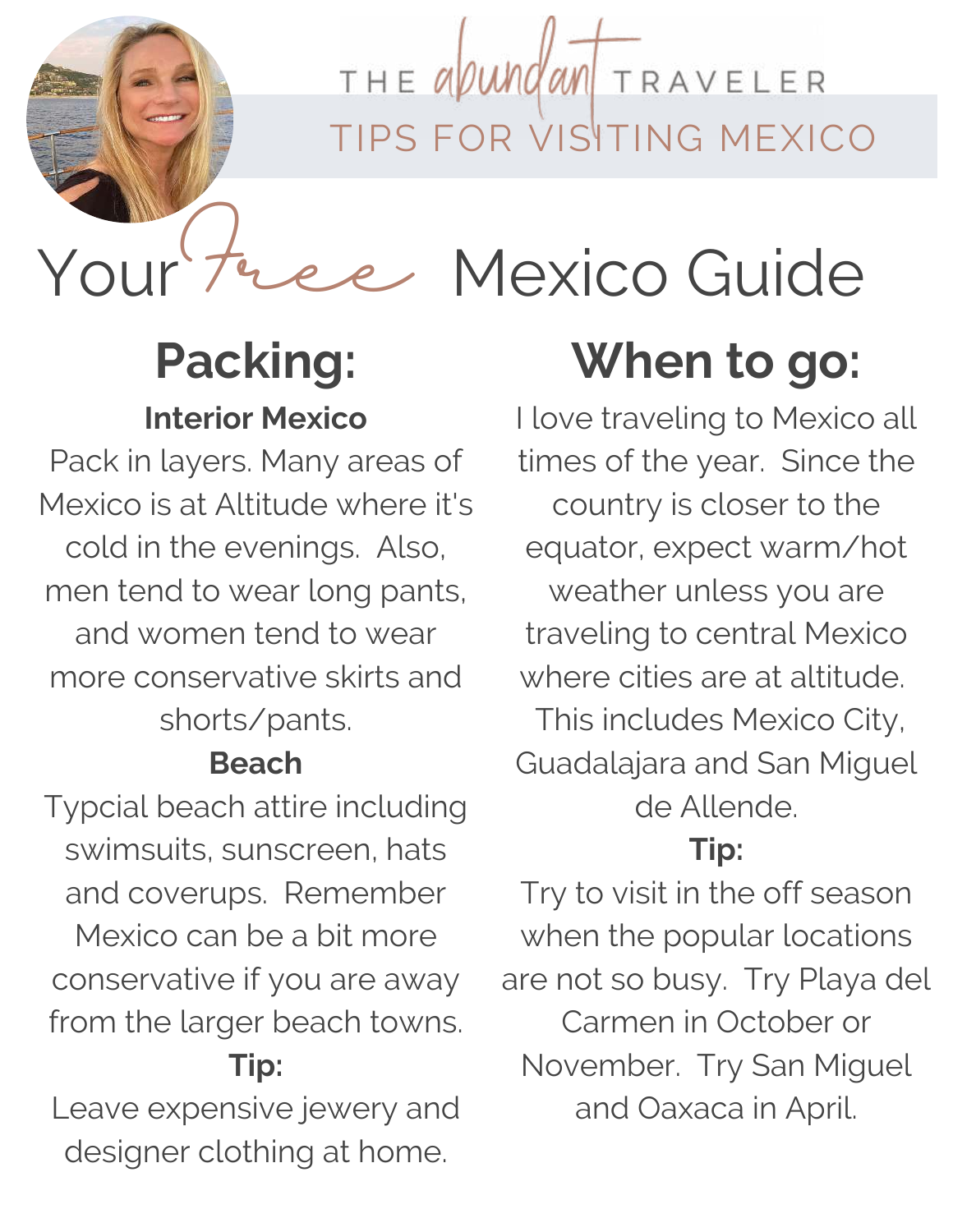

THE abundan TRAVELER TIPS FOR VISITING MEXICO

Your tree Mexico Guide

### **Money: Cash**

Always carry some cash for incidentals and shopping in the markets. Make sure to carry smaller bills as well.

#### **Tipping:**

It's common in restaurants to give the waiter the tip amount prior to running your credit card instead of adding the tip when you sign.

#### **Who to tip:**

It is nice to tip waiters, hotel cleaners and your breakfast servers at your hotel. Tip private drivers

### **Money:**

#### **Currency**

Always use the Mexican peso even if they allow your own currency. The exchange rate is better if you pay in pesos

#### **Credit Cards**

Pay for everything you can with a credit card as credit cards tend to have the best exchange rates.

#### **Haggling:**

You can haggle prices in the markets, but only a small amount

#### **Tip:**

Always use an ATM inside a bank. Better security for keeping your money safe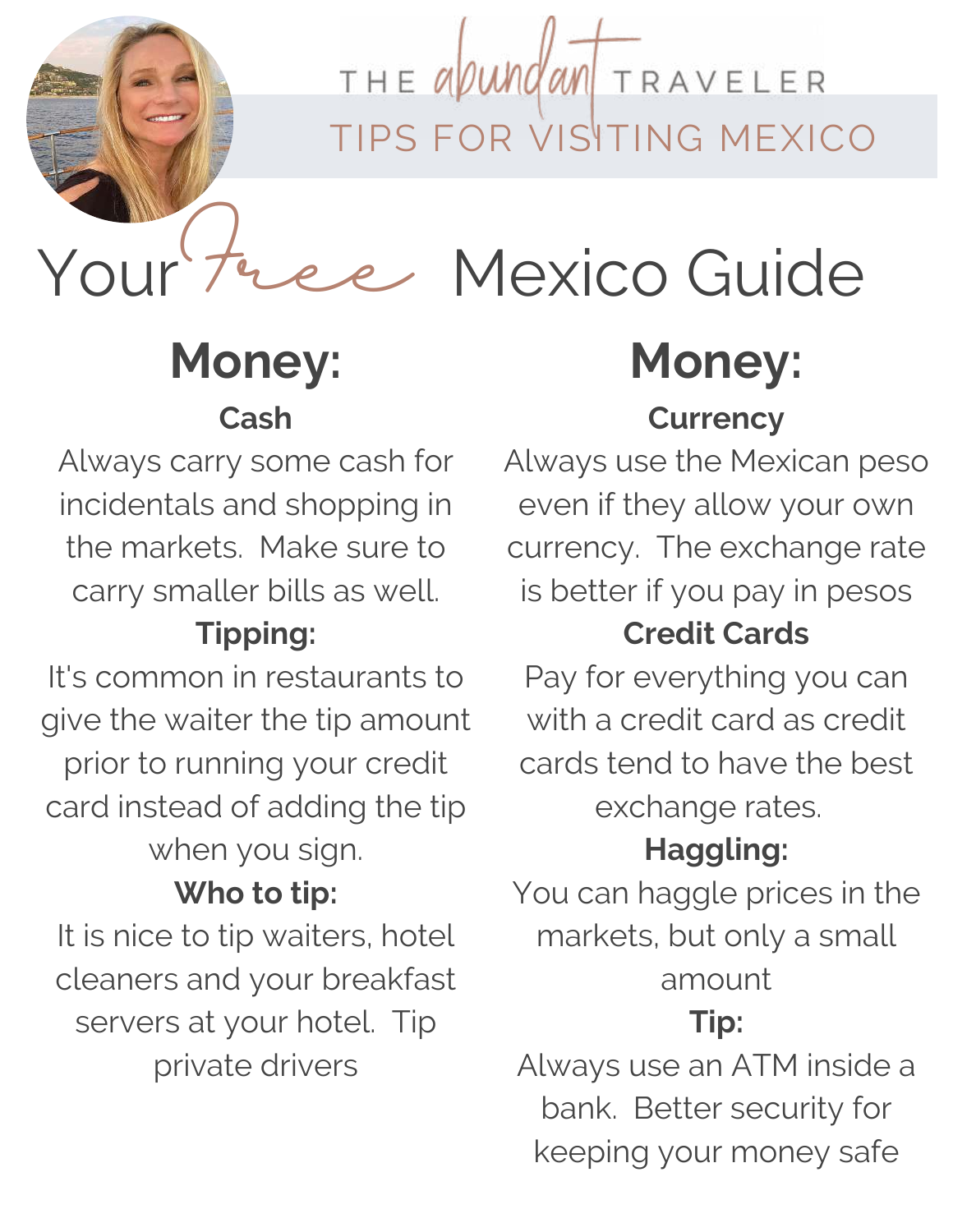

THE abundan TRAVELER TIPS FOR VISITING MEXICO

**Getting There:** 

It's relatively easy to get to Mexico on most airlines. I like Southwest and American from the USA, and I like Aeromexico for internal flights.

#### **Planes:**

There are inexpensive flights throughout Mexico, and it's easy to find a flight on google or Rome to Rio.

#### **Tip:**

When arriving in Mexico, make sure to keep your FMM card that immigration gives you on arrival. You have to have this piece of paper when you leave the country.

### Your tree Mexico Guide **Getting Around: Cars:**

I rarely rent a car in Mexico as I'm usually staying in 1 location. If you'd like to rent a car, I recommend driving during the daylight hours only. **Buses:**

Mexico has luxury buses that travel between all major cities. I highly recommend seeing the country using the luxury buses. Local buses are also 'fun' for short trips.

#### **Taxi/Uber:**

Uber is great and I use it all the time Taxis: agree to a price before you get in the taxi.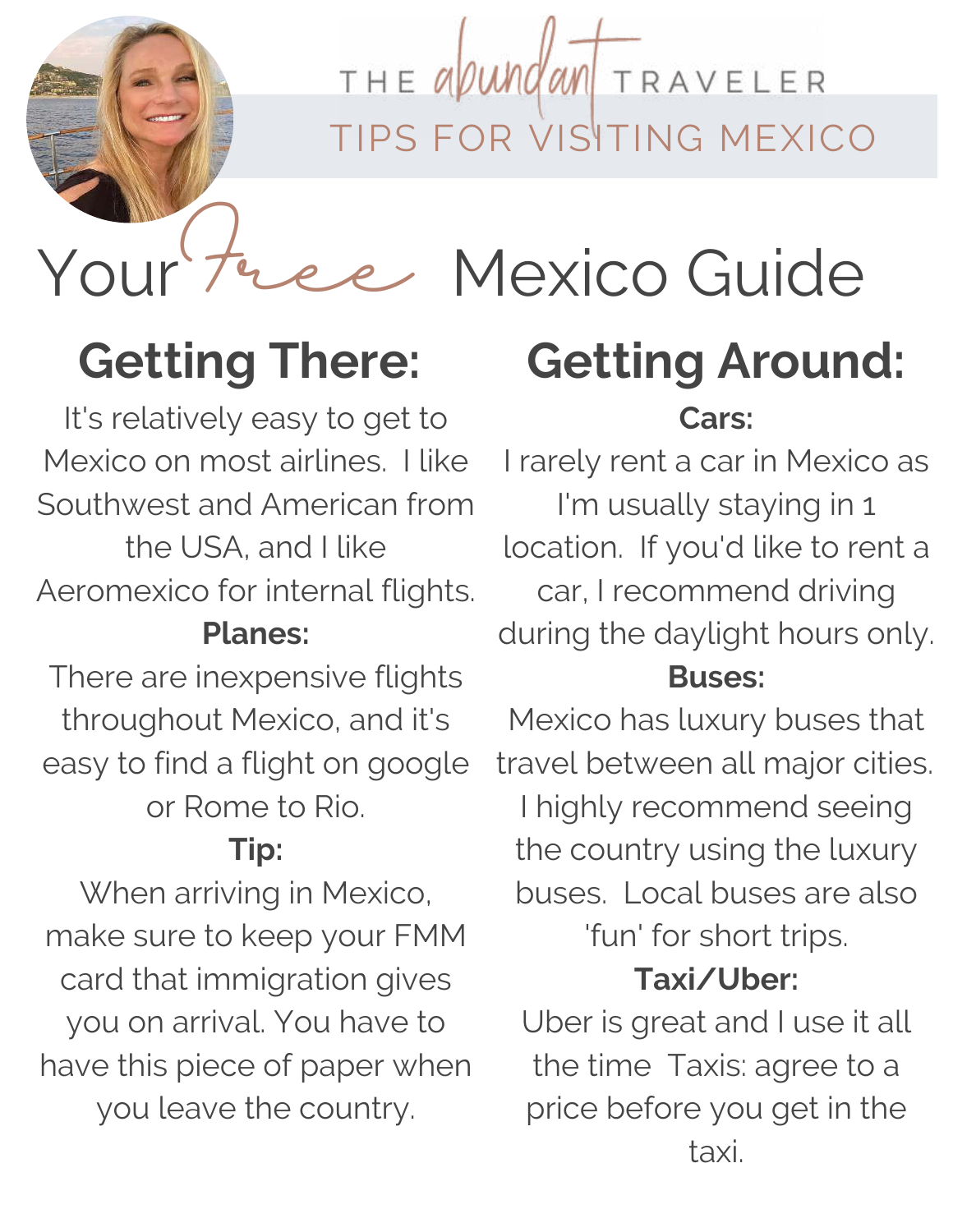

THE apundan TRAVELER TIPS FOR VISITING MEXICO

**Food**

#### **Best in the world:**

I think Mexico has some of the best food in the world. rom the moles to the ceviches to the peppers and salsas, Mexico has it all. Do not think that 'real' Mexican food is orange queso and nachos.

#### **Classes & Tours**

The food is so regional, and I recommend taking a cooking class and a food tour in every city that you visit.

#### **Tip:**

Oaxaca and Puebla are 2 of the most famous cities for food. Make sure to try these cuisines even if you are in another area of Mexico.

# Your tree Mexico Guide **Drinks:**

#### **Water:**

I recommend drinking bottled water just to be on the safe side. Ice is usally made with purified waster and is generally safe.

#### **Tequila & Liquor:**

Tequila and Mescal are actually made to sip. I advise spending a few extra pesos and ordering a high quality tequila or mescal and stay away from the cheap liquor **Tip**:

If you start to have a bad stomach, try Mexican Coke or sparkling water with ginger to settle your tummy.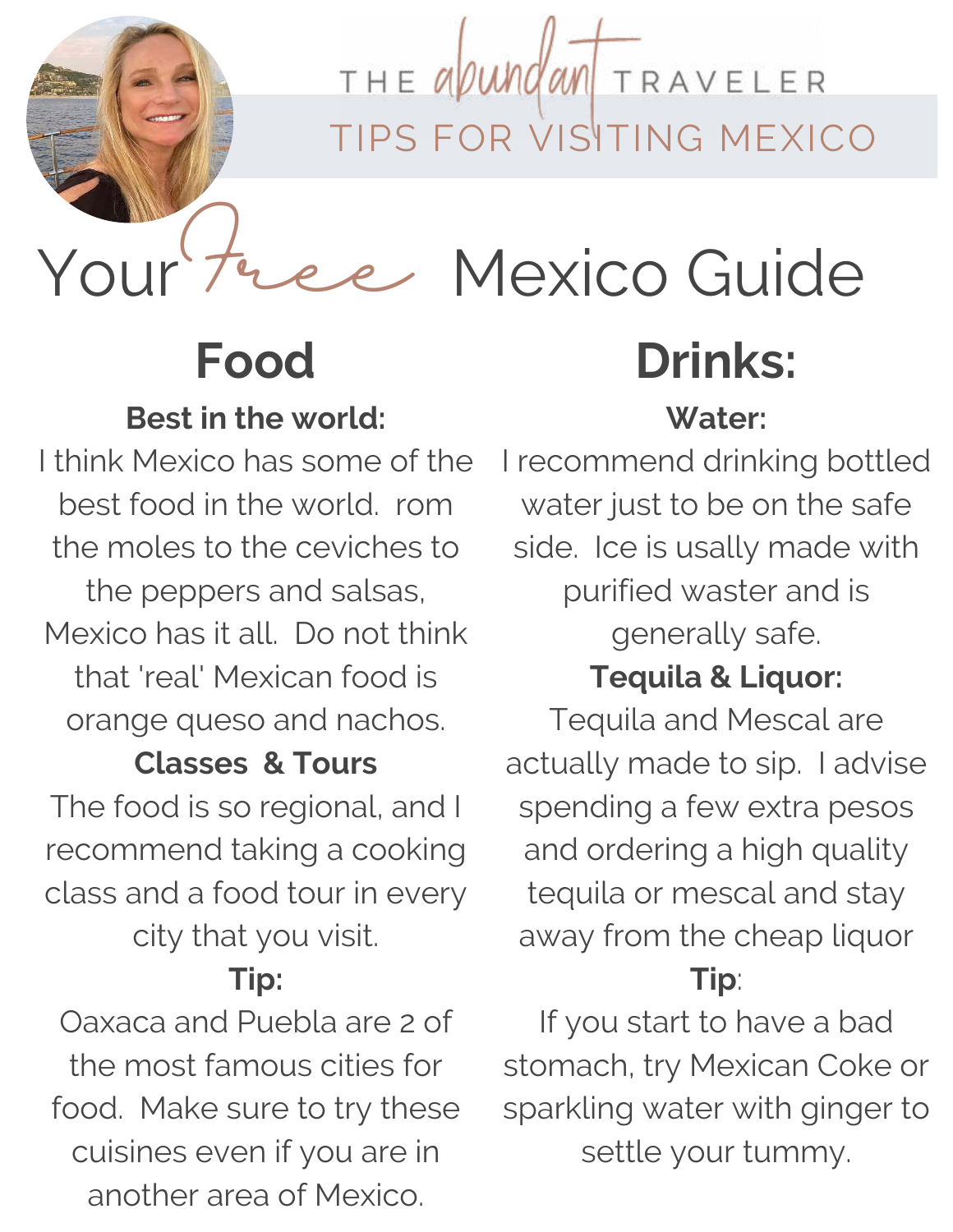

THE abundan TRAVELER TIPS FOR VISITING MEXICO

Your tree Mexico Guide

#### **Where to stay: Hotels:**

I recommend staying in hotels as they have access to concierges, taxis and are an easy location for Ubers.

#### **Airbnbs:**

Airbnbs are great if you are staying for an extended period of time. I highly recommend making sure the airbnb has a secured entrance and is in a safe neighborhoos.

#### **Tip:**

Don't do all inclusive unless you are in Mexico to simply sit at a pool and relax. There's so many things to do and places to eat, and I prefer getting out there to see it all.

**Safety: Tips:**

-Don't bring expensive jewelry or clothing -Get travel insurance -Get Medjet medical evacuation insurance -Pay attention to your surroundings -Don't drive after dark -Don't drink too much -keep your purse to your front when walking in crowded areas -Be understated -Ask for help, the Mexican people are incredibly friendly and helpful. --Use your common sense